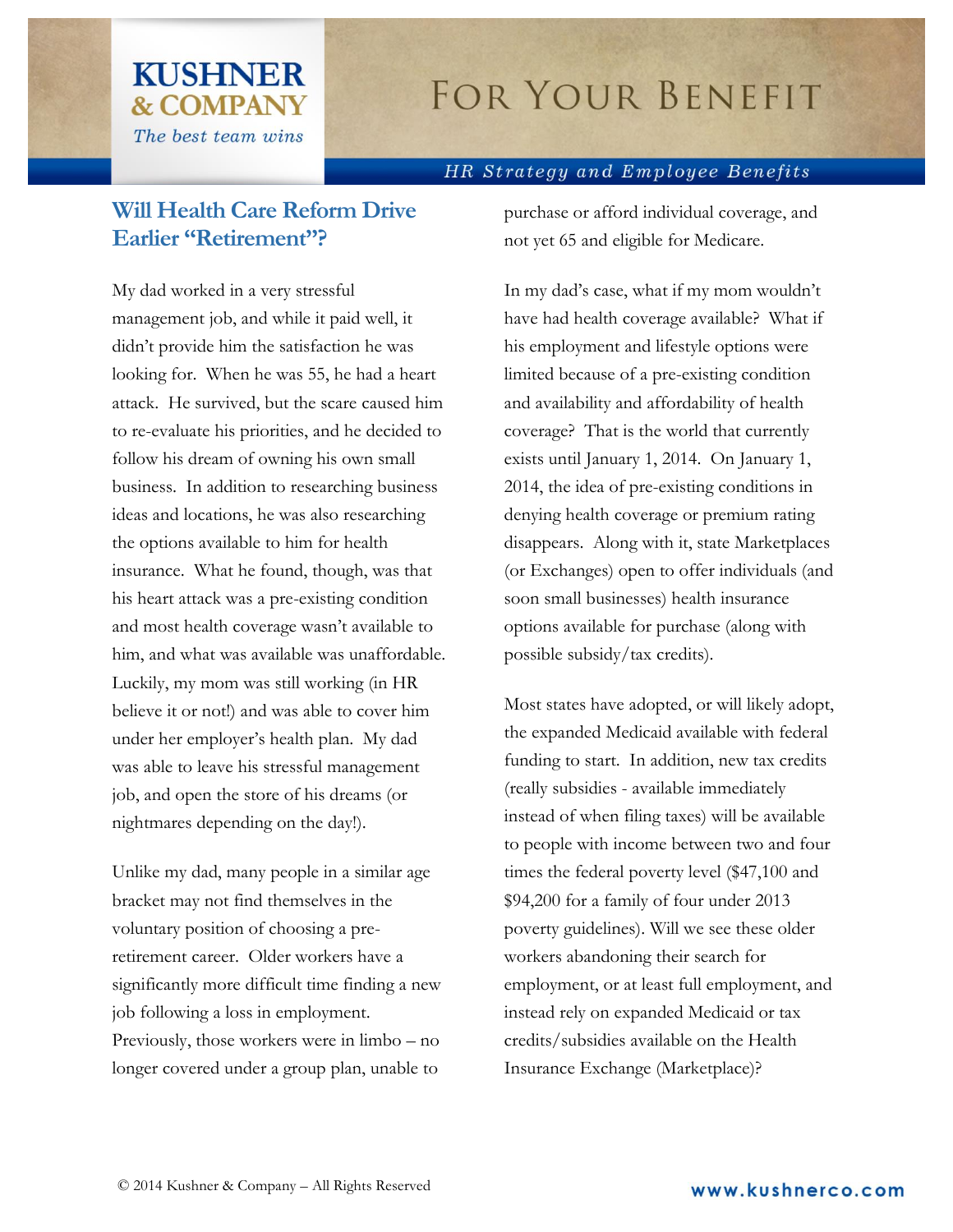My premise is not meant to be an advertisement for Health Care Reform. It is to pose the question; will "older" employees take advantage of the newfound flexibility and availability of affordable health coverage to follow their dreams? Will we see an exodus of "older" employees looking to become cake decorators, shade tree mechanics, volunteers, or small business owners? Does the availability of expanded Medicaid and/or federal subsidies diminish the drive for older, displaced workers to find new full employment? Was the availability of health coverage at their employer the primary reason they have maintained employment? Will we see a new pool of older workers eagerly (or not) willing to accept part-time work without benefits?

As an employer, examine your talent acquisition and talent management strategy to determine what your strategy is to keep and/or attract the employees you need to achieve your organization's desired outcomes – whether that is the older workers leaving or the new employees to replace them.

In her book *UnRetirement*, Cathy Fyock states that many older workers return to the

workforce for not just the financial aspects, but for social reasons and to continue to feel challenged and valuable. Strategies for retaining older workers may include flexible work schedules, seasonal work, and eligibility for benefits for part-time workers.

Assuming those older workers do leave to follow their dreams like my dad did, what strategies are necessary to attract their replacements? Strategies might include available, affordable health coverage, an empowered culture, and career opportunities and succession planning.

In reality, employers will likely encounter a combination of both scenarios. Take stock of your current workforce, begin planning succession planning for all key positions (not just executives), and recognize the paradigm shift that Health Care Reform may have on people and the workplace.

**2**